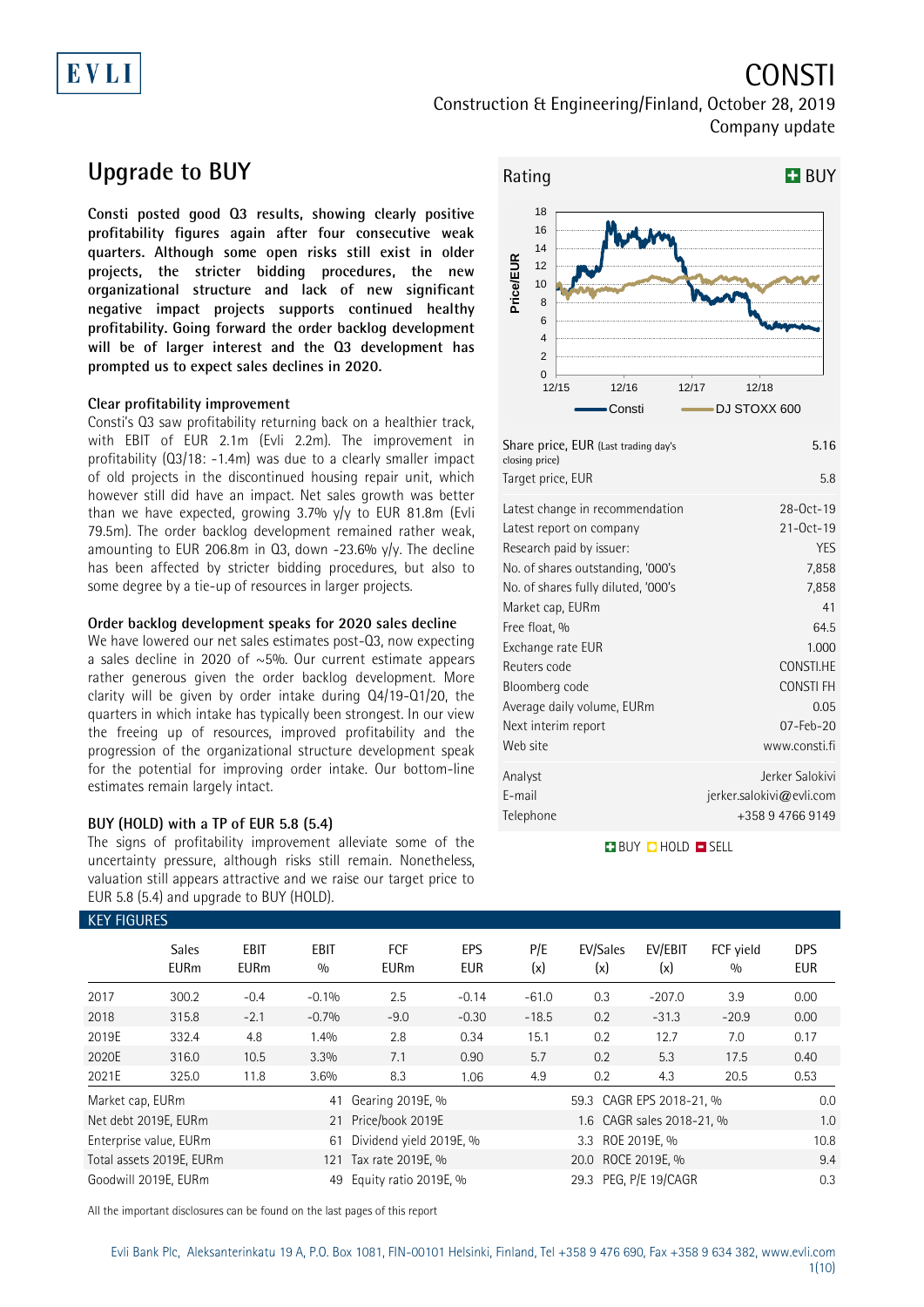

### CONSTI Construction & Engineering/Finland, October 28, 2019 Company update

BUY (HOLD) with a target price of EUR 5.8 (5.4)

Consti has been riddled with profitability issues due to the impact of weak margin projects and during the recent year by only a few significant projects. The Q3 results were in our view mainly positive, as the impact of weak margin projects was clearly smaller, and no new large project problems were reported, while some old projects still impacted on profitability and pose an open risk going forward. The order backlog development is becoming more worrying, although key for Consti is in our view still the profitability development and we see that margins should be able to absorb some sales declines if Consti is unable to boost order intake during late 2019 and early 2020. In our fundamentals still speak for Consti, with the renovation market set to grow at a steady pace going forward supported by the aging building stock. The expected slowdown in new building construction will also support Consti through the availability/quality and pricing power of firms in the underlying supply chains, although construction companies will likely seek to increase their exposure toward the renovation sector.

Consti still has on-going arbitration proceedings regarding the Hotel St. George -project, which pose a risk, with the counter-party having laid claims of EUR 11m (Consti's claims EUR 13m), with the deadline for delivery of the arbitral set at 31.12.2020. To account for the potential impact of a clearly negative outcome for Consti, we have estimated an EUR 7m negative cash flow impact, assuming a clearly counter-party favoured outcome, further adjusted for prepaid VAT refunds and legal expenses. On our estimates, this outcome would put the 2019-2021 average annual FCFF (excl. IFRS 16 leases) at EUR 7m (9.3m excl. claims) and therefrom inferred EV/FCFF multiple at 8.8x (6.6x excl. claims), which in our view is still not overly challenging. On our base estimates Consti also trades at a clear discount to peers on 2020 multiples, and although a clear discount is still warranted, the previously mentioned factors in our view justifies a higher valuation.

|                                   | <b>MCAP</b> |        | EV/EBITDA |        | EV/EBIT |       | P/E    | Div. yield |         |
|-----------------------------------|-------------|--------|-----------|--------|---------|-------|--------|------------|---------|
| <b>Construction companies</b>     | <b>MEUR</b> | 19E    | 20E       | 19E    | 20E     | 19E   | 20E    | 19E        | 20E     |
| YIT                               | 1142        | 11.4x  | 9.5x      | 14.1x  | 12.1x   | 12.3x | 9.9x   | $5.5\%$    | $5.7\%$ |
| <b>SRV Yhtiöt</b>                 | 77          | 63.8x  | 19.2x     |        | 28.7x   |       |        | $0.0\%$    | $1.2\%$ |
| Lehto Group                       | 117         |        | 13.4x     |        | 17.8x   |       | 8.1x   | $0.0\%$    | 3.9%    |
| <b>Skanska</b>                    | 8134        | 10.1x  | 10.7x     | 14.1x  | 14.5x   | 15.0x | 15.2x  | $3.2\%$    | $3.4\%$ |
| <b>NCC</b>                        | 1681        | 9.0x   | 7.5x      | 15.5x  | 11.6x   | 17.5x | 12.3x  | $3.8\%$    | $4.5\%$ |
| Peab                              | 2268        | 9.1x   | 8.5x      | 12.9x  | 11.8x   | 11.6x | 11.0x  | $5.3\%$    | $5.5\%$ |
| JM                                | 1627        | 11.4x  | 11.8x     | 11.3x  | 11.7x   | 11.9x | 12.4x  | $4.7\%$    | $4.7\%$ |
| <b>Veidekke</b>                   | 1373        | 8.9x   | 7.9x      | 15.1x  | 12.6x   | 13.3x | 11.6x  | $5.0\%$    | $5.2\%$ |
| Peer Group Average                | 2052        | 17.7x  | 11.1x     | 13.8x  | 15.1x   | 13.6x | 11.5x  | $3.4\%$    | $4.3\%$ |
| Peer Group Median                 | 1500        | 10.1x  | 10.1x     | 14.1x  | 12.4x   | 12.8x | 11.6x  | $4.3\%$    | $4.6\%$ |
| Consti (Evli est.)                | 41          | 7.2x   | 3.8x      | 12.7x  | 5.3x    | 15.1x | 5.7x   | $3.3\%$    | 7.8%    |
| Consti prem./disc. to peer median |             | $-29%$ | $-62%$    | $-10%$ | $-57%$  | 18%   | $-51%$ |            |         |

Source Bloomberg, Evli Research

| <b>Building installations and</b> | <b>MCAP</b> |        | EV/EBITDA |        | EV/EBIT | P/E    |         |         | Div. yield |
|-----------------------------------|-------------|--------|-----------|--------|---------|--------|---------|---------|------------|
| services companies                | <b>EUR</b>  | 19E    | 20E       | 19E    | 20E     | 19E    | 20E     | 19E     | 20E        |
| Caverion                          | 768         | 8.8x   | 6.8x      | 21.8x  | 12.6x   | 24.7x  | 13.9x   | $2.4\%$ | 3.9%       |
| Bravida Holding                   | 1749        | 11.6x  | 11.1x     | 14.7x  | 13.8x   | 19.5x  | 18.2x   | $2.3\%$ | $2.6\%$    |
| <b>MITIE Group</b>                | 693         | 6.9x   | 6.7x      | 8.8x   | 8.4x    | 10.3x  | 9.4x    | $2.4\%$ | $2.4\%$    |
| <b>ISS</b>                        | 4347        | 9.2x   | 8.8x      | 13.9x  | 12.8x   | 13.2x  | 12.2x   | $4.6\%$ | $4.7\%$    |
| <b>Bilfinger</b>                  | 1281        | 8.3x   | 6.1x      | 15.9x  | 9.4x    | 18.2x  | 11.6x   | $3.5\%$ | 3.9%       |
| Peer Group Average                | 1768        | 9.0x   | 7.9x      | 15.0x  | 11.4x   | 17.2x  | 13.1x   | $3.0\%$ | $3.5\%$    |
| Peer Group Median                 | 1281        | 8.8x   | 6.8x      | 14.7x  | 12.6x   | 18.2x  | 12.2x   | $2.4\%$ | $3.9\%$    |
| Consti (Evli est.)                | 41          | 7.2x   | 3.8x      | 12.7x  | 5.3x    | 15.1x  | 5.7x    | $3.3\%$ | 7.8 %      |
| Consti prem./disc. to peer median |             | $-19%$ | $-44%$    | $-14%$ | $-58%$  | $-17%$ | $-5.3%$ |         |            |

Source Bloomberg, Evli Research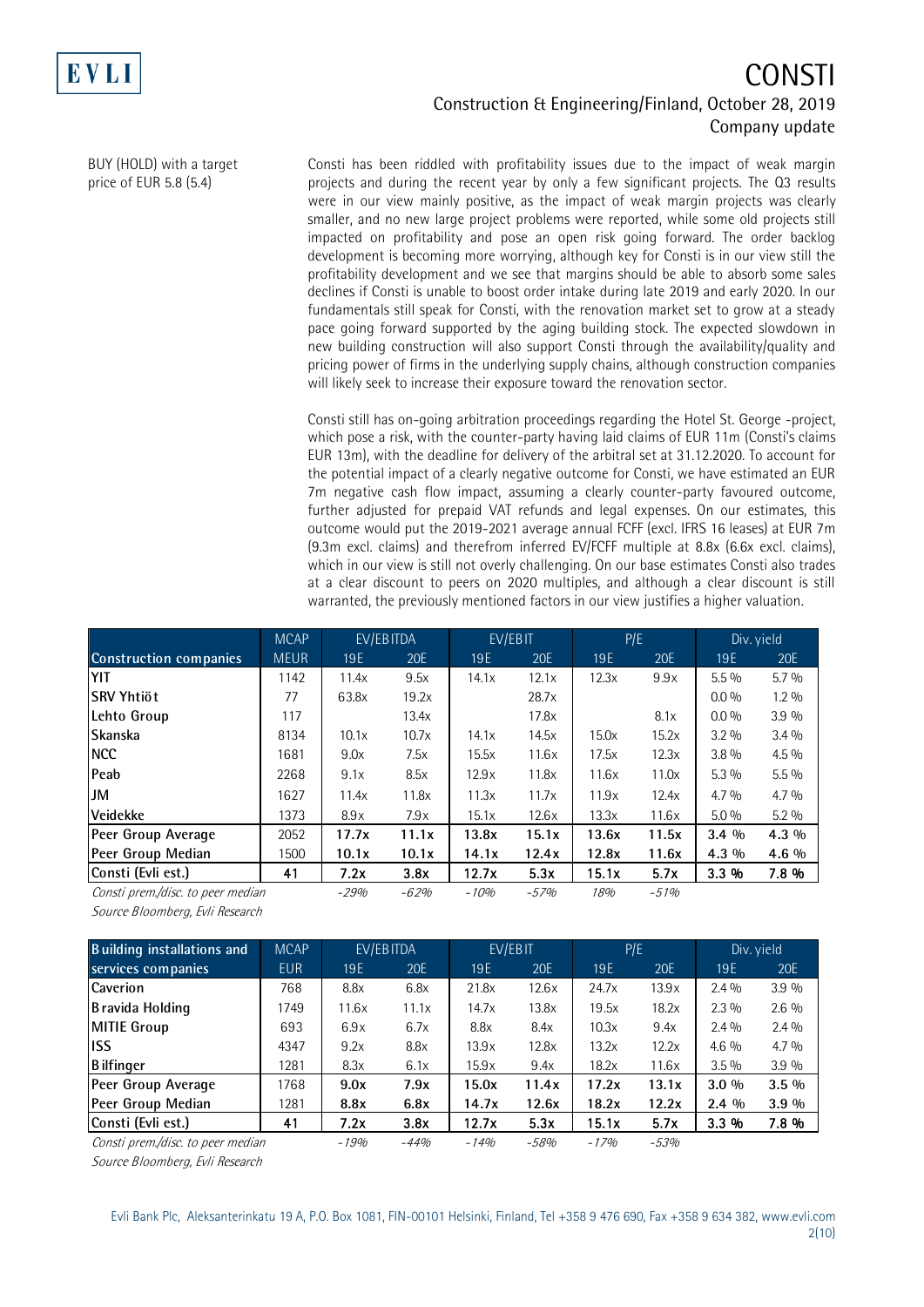| <b>INTERIM FIGURES</b>               |          |          |          |          |          |         |         |         |         |         |         |         |
|--------------------------------------|----------|----------|----------|----------|----------|---------|---------|---------|---------|---------|---------|---------|
| EVLI ESTIMATES, EURm                 | 201801   | 201802   | 201803   | 201804   | 2018     | 201901  | 201902  | 201903  | 2019Q4E | 2019E   | 2020E   | 2021E   |
| Net sales                            | 62.3     | 77.8     | 78.9     | 96.8     | 315.8    | 73.5    | 81.2    | 81.8    | 95.9    | 332.4   | 316.0   | 325.0   |
| EBITDA                               | 0.2      | 2.1      | $-1.0$   | $-1.7$   | $-0.5$   | 0.5     | 1.0     | 3.0     | 4.0     | 8.5     | 14.5    | 15.6    |
| EBITDA margin (%)                    | 0.3      | 2.7      | $-1.3$   | $-1.8$   | $-0.1$   | 0.7     | 1.3     | 3.6     | 4.2     | 2.6     | 4.6     | 4.8     |
| <b>EBIT</b>                          | $-0.2$   | 1.7      | $-1.4$   | $-2.2$   | $-2.1$   | $-0.4$  | 0.1     | 2.1     | 3.0     | 4.8     | 10.5    | 11.8    |
| EBIT margin (%)                      | $-0.4$   | 2.2      | $-1.8$   | $-2.2$   | $-0.7$   | $-0.5$  | 0.1     | 2.6     | 3.1     | 1.4     | 3.3     | 3.6     |
| Net financial items                  | $-0.2$   | $-0.2$   | $-0.2$   | $-0.2$   | $-0.7$   | $-0.2$  | $-0.4$  | $-0.3$  | $-0.3$  | $-1.2$  | $-1.2$  | $-0.9$  |
| Pre-tax profit                       | $-0.4$   | 1.5      | $-1.6$   | $-2.3$   | $-2.8$   | $-0.6$  | $-0.3$  | 1.8     | 2.7     | 3.6     | 9.3     | 10.9    |
| Tax                                  | 0.1      | $-0.3$   | 0.3      | 0.4      | 0.5      | 0.1     | 0.1     | $-0.4$  | $-0.5$  | $-0.7$  | $-1.9$  | $-2.2$  |
| Tax rate (%)                         | 18.9     | 19.7     | 20.0     | 17.4     | 17.9     | 20.1    | 19.6    | 20.0    | 20.0    | 20.0    | 20.0    | 20.0    |
| Net profit                           | $-0.3$   | 1.2      | $-1.3$   | $-1.9$   | $-2.3$   | $-0.5$  | $-0.3$  | 1.4     | 2.1     | 2.7     | 7.1     | 8.3     |
| EPS                                  | $-0.04$  | 0.16     | $-0.17$  | $-0.25$  | $-0.30$  | $-0.06$ | $-0.04$ | 0.18    | 0.26    | 0.34    | 0.90    | 1.06    |
| EPS adjusted (diluted no. of shares) | $-0.04$  | 0.16     | $-0.17$  | $-0.25$  | $-0.30$  | $-0.06$ | $-0.04$ | 0.18    | 0.26    | 0.34    | 0.90    | 1.06    |
| Dividend per share                   | 0.00     | 0.00     | 0.00     | 0.00     | 0.00     | 0.00    | 0.00    | 0.00    | 0.00    | 0.17    | 0.40    | 0.53    |
| SALES, EURm                          |          |          |          |          |          |         |         |         |         |         |         |         |
| Housing Companies                    | 17.9     | 25.1     | 28.9     | 32.4     | 104.3    | 28.3    | 27.7    | 30.4    | 32.9    | 119.2   | 120.0   | 126.0   |
| Corporations                         | 26.0     | 33.1     | 33.2     | 42.0     | 134.3    | 27.6    | 31.7    | 27.9    | 36.5    | 123.8   | 108.0   | 112.0   |
| Public Sector                        | 3.0      | 3.8      | 4.0      | 7.2      | 18.0     | 5.3     | 8.3     | 10.5    | 11.5    | 35.6    | 35.0    | 34.0    |
| <b>Building Technology</b>           | 17.9     | 20.1     | 16.8     | 20.4     | 75.2     | 16.4    | 18.8    | 18.0    | 20.0    | 73.1    | 72.0    | 73.0    |
| Elimination                          | $-2.5$   | $-4.5$   | $-4.0$   | $-5.1$   | $-16.0$  | $-4.1$  | $-5.2$  | $-5.0$  | $-5.0$  | $-19.3$ | $-19.0$ | $-20.0$ |
| Total                                | 62.3     | 77.8     | 78.9     | 96.8     | 315.8    | 73.5    | 81.2    | 81.8    | 95.9    | 332.4   | 316.0   | 325.0   |
| SALES GROWTH, Y/Y %                  |          |          |          |          |          |         |         |         |         |         |         |         |
| Housing Companies                    | 0.0      | 0.0      | 0.0      | 0.0      | 0.0      | 58.6    | 10.2    | 4.9     | 1.5     | 14.3    | 0.6     | 5.0     |
| Corporations                         | 0.0      | 0.0      | 0.0      | 0.0      | 0.0      | 6.4     | $-4.3$  | $-15.9$ | $-13.0$ | $-7.8$  | $-12.7$ | 3.7     |
| <b>Public Sector</b>                 | 0.0      | 0.0      | 0.0      | 0.0      | 0.0      | 75.1    | 116.8   | 161.4   | 60.8    | 97.6    | $-1.7$  | $-2.9$  |
| <b>Building Technology</b>           | 0.0      | 0.0      | 0.0      | 0.0      | 0.0      | $-8.4$  | $-6.9$  | 7.2     | $-1.8$  | $-2.7$  | $-1.6$  | 1.4     |
| Elimination                          | 53.0     | 97.5     | 15.1     | 53.8     | 50.4     | 67.8    | 16.8    | 24.5    | $-2.7$  | 20.3    | $-1.6$  | 5.3     |
| Group                                | $-100.0$ | $-100.0$ | $-100.0$ | $-100.0$ | $-100.0$ | 0.0     | 0.0     | 0.0     | 0.0     | 0.0     | 0.0     | 0.0     |
| Total                                | 8.7      | $-1.3$   | 1.4      | 12.1     | 5.2      | 18.0    | 4.4     | 3.7     | $-0.9$  | 5.3     | $-4.9$  | 2.8     |
| EBIT, EURm                           |          |          |          |          |          |         |         |         |         |         |         |         |
| Group                                | $-0.2$   | 1.7      | $-1.4$   | $-2.2$   | $-2.1$   | $-0.4$  | 0.1     | 2.1     | 3.0     | 4.8     | 10.5    | 11.8    |
| Total                                | $-0.2$   | 1.7      | $-1.4$   | $-2.2$   | $-2.1$   | $-0.4$  | 0.1     | 2.1     | 3.0     | 4.8     | 10.5    | 11.8    |
| EBIT margin, %                       |          |          |          |          |          |         |         |         |         |         |         |         |
| Total                                | $-0.4$   | 2.2      | $-1.8$   | $-2.2$   | $-0.7$   | $-0.5$  | 0.1     | 2.6     | 3.1     | 1.4     | 3.3     | 3.6     |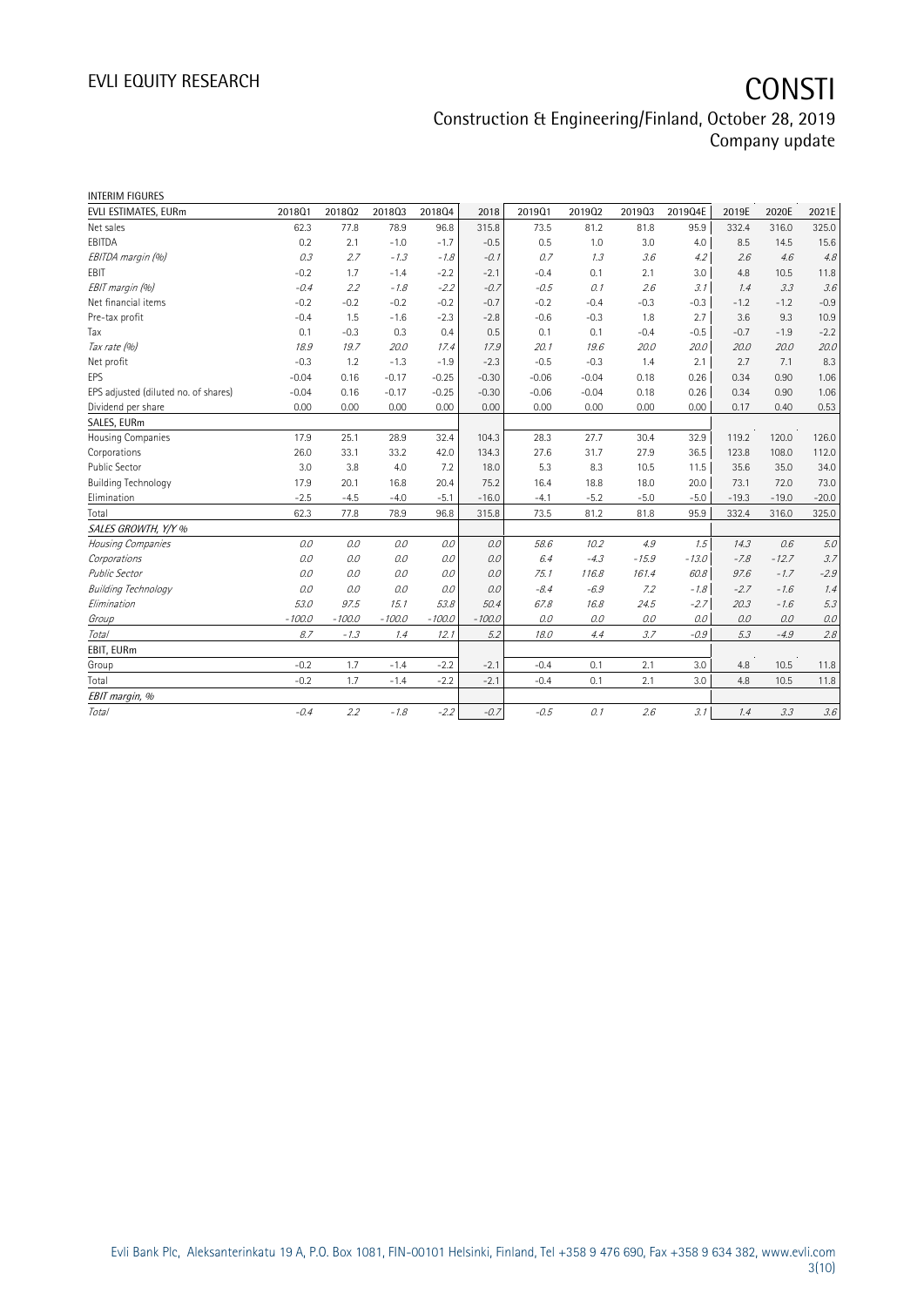# EVLI EQUITY RESEARCH **CONSTI**

## Construction & Engineering/Finland, October 28, 2019 Company update

| INCOME STATEMENT, EURm<br>215.9<br>256.2<br>261.5<br>300.2<br>315.8<br>332.4<br>316.0<br>Sales<br>25.6<br>2.1<br>5.2<br>Sales growth (%)<br>18.6<br>14.8<br>5.3<br>$-4.9$ | 325.0<br>2.8        |
|---------------------------------------------------------------------------------------------------------------------------------------------------------------------------|---------------------|
|                                                                                                                                                                           |                     |
|                                                                                                                                                                           |                     |
| EBITDA<br>9.8<br>12.6<br>13.1<br>1.7<br>$-0.5$<br>8.5<br>14.5                                                                                                             | 15.6                |
| EBITDA margin (%)<br>4.5<br>4.9<br>5.0<br>0.6<br>$-0.1$<br>2.6<br>4.6                                                                                                     | 4.8                 |
| Depreciation<br>$-2.0$<br>$-2.1$<br>$-2.1$<br>$-1.7$<br>$-2.1$<br>$-1.6$<br>$-1.7$                                                                                        | $-1.7$              |
| EBITA<br>7.8<br>10.5<br>10.9<br>$-0.4$<br>$-2.1$<br>4.8<br>10.5                                                                                                           | 11.8                |
| 0.0<br>Goodwill amortization / writedown<br>0.0<br>0.0<br>0.0<br>0.0<br>0.0<br>0.0                                                                                        | 0.0                 |
| EBIT<br>10.9<br>7.8<br>10.5<br>$-0.4$<br>$-2.1$<br>4.8<br>10.5                                                                                                            | 11.8                |
| EBIT margin (%)<br>3.6<br>4.2<br>$-0.1$<br>$-0.7$<br>3.3<br>4.1<br>1.4                                                                                                    | 3.6                 |
| Reported EBIT<br>10.9<br>10.5<br>7.8<br>8.4<br>$-0.4$<br>$-2.1$<br>4.8                                                                                                    | 11.8                |
| EBIT margin (reported) (%)<br>4.2<br>$-0.7$<br>3.3<br>3.6<br>3.3<br>$-0.1$<br>1.4                                                                                         | 3.6                 |
| $-5.2$<br>$-0.7$<br>$-1.2$<br>Net financials<br>$-4.4$<br>$-0.9$<br>$-0.8$<br>$-1.2$                                                                                      | $-0.9$              |
| Pre-tax profit<br>$-2.8$<br>9.3<br>2.6<br>6.2<br>10.1<br>$-1.2$<br>3.6                                                                                                    | 10.9                |
| $-0.6$<br>$-0.8$<br>$-2.1$<br>0.1<br>0.5<br>$-0.7$<br>$-1.9$<br>Taxes                                                                                                     | $-2.2$              |
| 0.0<br>0.0<br>Minority shares<br>0.0<br>0.0<br>0.0<br>0.0<br>0.0                                                                                                          | 0.0                 |
| Net profit<br>2.0<br>$-2.3$<br>7.1<br>3.3<br>8.0<br>$-1.1$<br>2.7                                                                                                         | 8.3                 |
| Cash NRIs<br>0.0<br>$-2.1$<br>0.0<br>0.0<br>0.0<br>0.0<br>0.0                                                                                                             | 0.0                 |
| 0.0<br>Non-cash NRIs<br>0.0<br>0.0<br>0.0<br>0.0<br>0.0<br>0.0                                                                                                            | 0.0                 |
| <b>BALANCE SHEET, EURm</b>                                                                                                                                                |                     |
| Assets                                                                                                                                                                    |                     |
| 5<br>Fixed assets<br>7<br>6<br>$\,6$<br>$\overline{4}$<br>5<br>$\overline{4}$                                                                                             | $\overline{4}$      |
| 44<br>49<br>Goodwill<br>44<br>43<br>49<br>49<br>49                                                                                                                        | 49                  |
| $\mathbf 0$<br>$\mathbf 0$<br>$\mathbf 0$<br>$\mathbf 0$<br>$\overline{4}$<br>$\overline{4}$<br>$\overline{4}$<br>Right of use assets                                     | $\overline{4}$      |
| Inventory<br>$\mathbf{1}$<br>$\mathbf{1}$<br>$\overline{1}$<br>$\mathbf{1}$<br>$\mathbf{1}$<br>$\mathbf{1}$<br>$\mathbf{1}$                                               | $\mathbf{1}$        |
| Receivables<br>35<br>36<br>39<br>36<br>53<br>56<br>53                                                                                                                     | 55                  |
| Liquid funds<br>10<br>$\overline{4}$<br>$9\,$<br>8<br>10<br>3<br>6                                                                                                        | 8                   |
| Total assets<br>96<br>91<br>98<br>101<br>121<br>119<br>115                                                                                                                | 121                 |
| Liabilities                                                                                                                                                               |                     |
| Shareholder's equity<br>$\mathbf{1}$<br>25<br>30<br>25<br>23<br>26<br>32                                                                                                  | 37                  |
| $\mathsf{O}\xspace$<br>$\mathbf 0$<br>$\mathbf 0$<br>$\mathbf 0$<br>$\mathbf 0$<br>$\mathsf{O}\xspace$<br>$\mathbf 0$<br>Minority interest                                | $\mathsf{O}\xspace$ |
| Convertibles<br>$\overline{0}$<br>0<br>$\mathbf{0}$<br>$\mathbf{0}$<br>$\mathbf 0$<br>3<br>3                                                                              | 3                   |
| Lease liabilities<br>$\overline{0}$<br>0<br>$\mathbf{0}$<br>$\mathbf{0}$<br>$\overline{4}$<br>$\overline{4}$<br>$\overline{4}$                                            | $\overline{4}$      |
| $\mathbf 0$<br>$\mathbf 0$<br>$\mathbf 0$<br>Deferred taxes<br>$\mathsf{O}\xspace$<br>$\mathbf 0$<br>$\mathsf{O}\xspace$<br>$\mathbf 0$                                   | $\mathbf 0$         |
| 55<br>21<br>Interest bearing debt<br>21<br>22<br>23<br>20<br>16                                                                                                           | 11                  |
| Non-interest bearing current liabilities<br>40<br>43<br>46<br>52<br>62<br>65<br>62                                                                                        | 63                  |
| $\mathbf 0$<br>$\mathbf 0$<br>Other interest-free debt<br>$\mathbf{0}$<br>$\mathbf{0}$<br>$\mathbf 0$<br>$\mathbf 0$<br>$\mathbf{0}$                                      | $\mathbf 0$         |
| Total liabilities<br>96<br>91<br>98<br>101<br>115<br>121<br>119                                                                                                           | 121                 |
| CASH FLOW, EURm                                                                                                                                                           |                     |
| + EBITDA<br>$\overline{2}$<br>10<br>13<br>13<br>$\mathbf 0$<br>$\,9$<br>14                                                                                                | 16                  |
| $-5$<br>$-1$<br>$-1$<br>- Net financial items<br>$-4$<br>$-1$<br>$-1$<br>$-1$                                                                                             | $-1$                |
| $\mathbf 0$<br>$-1$<br>$-2$<br>$\mathbf 0$<br>$\mathbf 0$<br>$\mathsf{O}\xspace$<br>$-2$<br>- Taxes                                                                       | $-2$                |
| $\overline{c}$<br>- Increase in Net Working Capital<br>8<br>$\mathbf 0$<br>8<br>$-7$<br>$\mathbf 0$<br>$\mathbf 0$                                                        | $\mathbf{0}$        |
| $+/-$ Other<br>$\mathsf{O}\xspace$<br>$-2$<br>$\mathbf 0$<br>$\mathbf 0$<br>$\mathsf{O}\xspace$<br>$\mathbf 0$<br>$-1$                                                    | $\mathbf 0$         |
| = Cash flow from operations<br>$\overline{7}$<br>8<br>$-8$<br>$\overline{7}$<br>12<br>11<br>11                                                                            | 12                  |
| $-2$<br>- Capex<br>$-1$<br>-3<br>$-1$<br>$-4$<br>$-1$<br>$-4$                                                                                                             | $-4$                |
| $\mathbf 0$<br>$\mathbf 0$<br>- Acquisitions<br>$\mathsf{O}\xspace$<br>$-4$<br>$\mathbf 0$<br>$\mathsf{O}\xspace$<br>$\mathbf 0$                                          | $\mathbf 0$         |
| $\overline{0}$<br>$\overline{0}$<br>$\mathbf 0$<br>$\mathbf{0}$<br>$\mathbf 0$<br>$\overline{0}$<br>$\mathbf 0$<br>+ Divestments                                          | $\overline{0}$      |
| $\overline{7}$<br>= Free cash flow<br>10<br>6<br>8<br>3<br>$-9$<br>3                                                                                                      | 8                   |
| $\mathbf 0$<br>+/- New issues/buybacks<br>$\overline{0}$<br>21<br>$\mathbf 0$<br>$\mathbf{1}$<br>0<br>$\mathbf 0$                                                         | $\mathbf 0$         |
| $\overline{0}$<br>- Paid dividend<br>$\overline{0}$<br>$\mathbf 0$<br>$-3$<br>$\mathbf 0$<br>$-4$<br>$-1$                                                                 | $-3$                |
| $+/-$ Other<br>$\overline{2}$<br>$\overline{0}$<br>$-33$<br>$\mathbf{0}$<br>$\mathbf{1}$<br>$\mathbf 0$<br>$-4$                                                           | $-5$                |
| $\overline{2}$<br>9<br>$-6$<br>5<br>$\mathbf 0$<br>$-6$<br>3<br>Change in cash                                                                                            | $\overline{0}$      |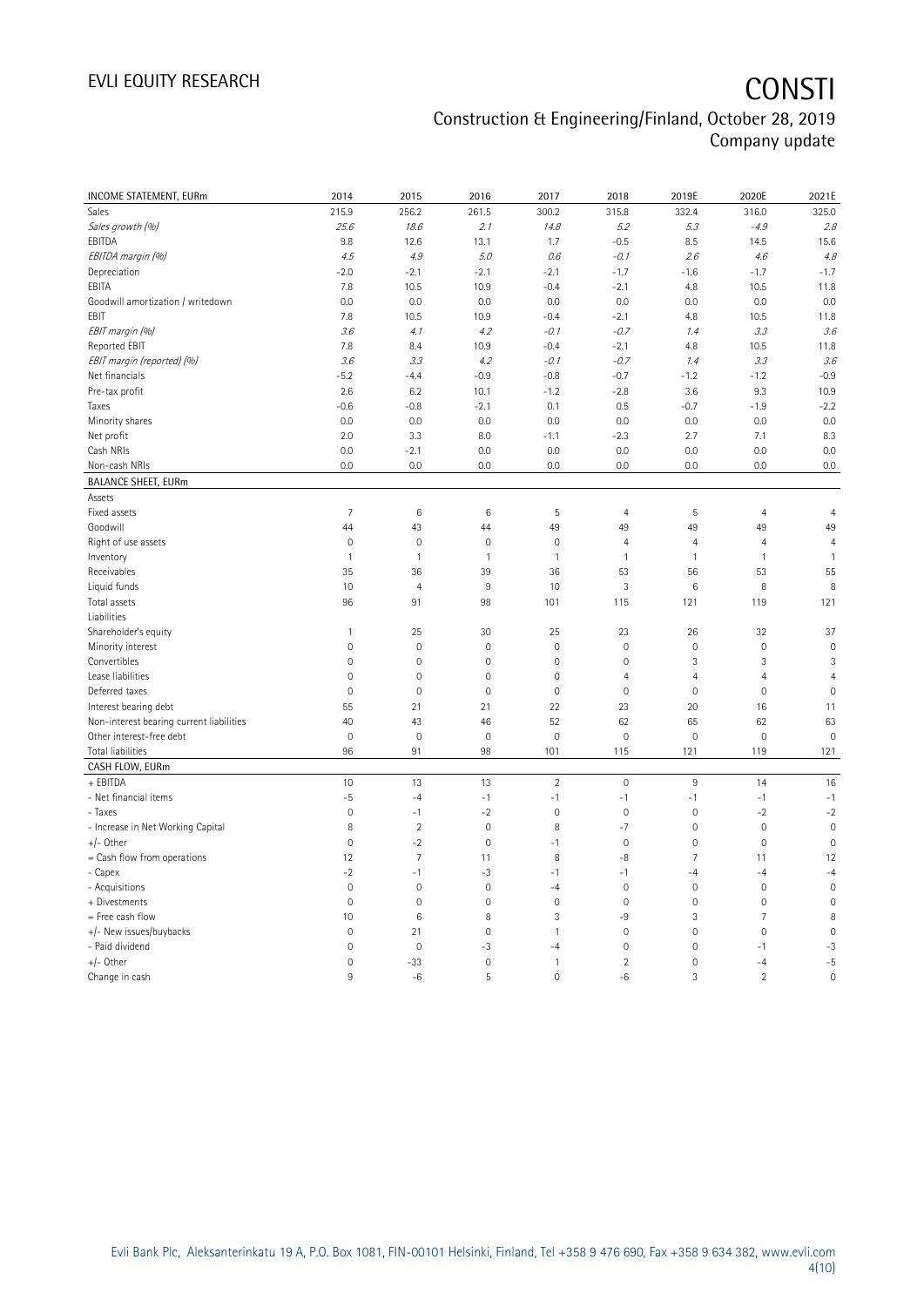| <b>KEY FIGURES</b>                             | 2015            | 2016          | 2017           | 2018             | 2019E          | 2020E          | 2021E        |
|------------------------------------------------|-----------------|---------------|----------------|------------------|----------------|----------------|--------------|
| M-cap                                          | 73              | 112           | 66             | 43               | 41             | 41             | 41           |
| Net debt (excl. convertibles)                  | 17              | 12            | 12             | 23               | 17             | 12             | 6            |
| Enterprise value                               | 91              | 125           | 78             | 67               | 61             | 55             | 50           |
| Sales                                          | 256             | 262           | 300            | 316              | 332            | 316            | 325          |
| EBITDA                                         | 13              | 13            | $\sqrt{2}$     | $\mathbb O$      | $\,9$          | 14             | 16           |
| EBIT                                           | 11              | 11            | $\overline{0}$ | $-2$             | $\overline{5}$ | 11             | 12           |
| Pre-tax                                        | $6\phantom{1}6$ | 10            | $-1$           | $-3$             | $\overline{4}$ | 9              | 11           |
| Earnings                                       | 5               | 8             | $-1$           | $-2$             | $\mathbf{3}$   | $\overline{7}$ | 8            |
| Equity book value (excl. minorities)           | 25              | 30            | 25             | 23               | 26             | 32             | 37           |
| Valuation multiples                            |                 |               |                |                  |                |                |              |
| EV/sales                                       | 0.4             | 0.5           | 0.3            | 0.2              | 0.2            | 0.2            | 0.2          |
| EV/EBITDA                                      | 7.2             | 9.5           | 45.3           | $-143.6$         | 7.2            | 3.8            | 3.2          |
| EV/EBITA                                       | 8.6             | 11.4          | $-207.0$       | $-31.3$          | 12.7           | 5.3            | 4.3          |
| EV/EBIT                                        | 8.6             | 11.4          | $-207.0$       | $-31.3$          | 12.7           | 5.3            | 4.3          |
| EV/OCF                                         | 13.0            | 11.5          | 10.0           | $-8.3$           | 8.5            | 5.2            | 4.1          |
| EV/FCFF                                        | 9.2             | 14.0          | 18.8           | $-9.2$           | 9.9            | 5.5            | 4.4          |
| P/FCFE                                         | 13.0            | 13.5          | 25.8           | $-4.8$           | 14.3           | 5.7            | 4.9          |
| P/E                                            | 13.6            | 14.1          | $-61.0$        | $-18.5$          | 15.1           | 5.7            | 4.9          |
| P/B                                            | 3.0             | 3.8           | 2.6            | 1.8              | 1.6            | 1.3            | 1.1          |
| Target EV/EBITDA                               | O.O             | 0.0           | 0.0            | 0.0              | 7.8            | 4.2            | 3.5          |
| Target EV/EBIT                                 | O.O             | 0.0           | 0.0            | 0.0              | 13.8           | 5.8            | 4.7          |
| Target EV/FCF                                  | O.O             | 0.0           | 0.0            | 0.0              | 23.3           | 8.5            | 6.6          |
| Target P/B                                     | O.O             | 0.0           | 0.0            | 0.0              | 1.7            | 1.4            | 1.2          |
| Target P/E                                     | $0.0$           | 0.0           | 0.0            | 0.0              | 17.0           | 6.4            | $5.5\,$      |
| Per share measures                             |                 |               |                |                  |                |                |              |
|                                                |                 |               |                |                  |                |                |              |
| Number of shares                               |                 |               |                |                  |                |                |              |
|                                                | 7,615           | 7,621         | 7,621          | 7,858            | 7,858          | 7,858          | 7,858        |
| Number of shares (diluted)<br>EPS              | 7,615<br>0.70   | 7,621<br>1.05 | 7,621          | 7,858<br>$-0.30$ | 7,858          | 7,858<br>0.90  | 7,858        |
|                                                |                 |               | $-0.14$        |                  | 0.34           |                | 1.06         |
| Operating cash flow per share                  | 0.92<br>0.74    | 1.42<br>1.09  | 1.02           | $-1.02$          | 0.91           | 1.36<br>0.90   | 1.57<br>1.06 |
| Free cash flow per share                       |                 |               | 0.33           | $-1.15$          | 0.36           |                |              |
| Book value per share                           | 3.22            | 3.89          | 3.32           | 2.98             | 3.32           | 4.05           | 4.71         |
| Dividend per share                             | 0.39            | 0.54          | 0.00           | 0.00             | 0.17           | 0.40           | 0.53         |
| Dividend payout ratio, %                       | 55.4            | 51.5          | 0.0            | 0.0              | 50.0           | 44.4           | 50.0         |
| Dividend yield, %                              | 4.1             | 3.7           | 0.0            | 0.0              | 3.3            | 7.8            | 10.3         |
| FCF yield, %                                   | 7.7             | 7.4           | 3.9            | $-20.9$          | 7.0            | 17.5           | 20.5         |
| Efficiency measures                            |                 |               |                |                  |                |                |              |
| ROE                                            | 42.8            | 29.5          | $-3.9$         | $-9.6$           | 10.8           | 24.5           | 24.1         |
| ROCE                                           | 21.0            | 22.7          | $-0.6$         | $-4.2$           | 9.4            | 19.7           | 21.7         |
| Financial ratios                               |                 |               |                |                  |                |                |              |
| Inventories as % of sales                      | 0.2             | 0.2           | 0.2            | 0.2              | 0.2            | 0.2            | 0.2          |
| Receivables as % of sales                      | 14.2            | 14.7          | 12.1           | 16.8             | 16.8           | 16.8           | 16.8         |
| Non-interest bearing liabilities as % of sales | 16.9            | 17.5          | 17.3           | 19.5             | 19.5           | 19.5           | 19.5         |
| NWC/sales, %                                   | $-2.5$          | $-2.6$        | $-5.0$         | $-2.5$           | $-2.5$         | $-2.5$         | $-2.5$       |
| Operative CAPEX/sales, %                       | 0.5             | 1.0           | 0.5            | 0.3              | 1.3            | 1.1            | 1.2          |
| CAPEX/sales (incl. acquisitions), %            | 0.5             | 1.0           | $-0.8$         | 0.3              | 1.3            | 1.1            | 1.2          |
| FCFF/EBITDA                                    | 0.8             | 0.7           | 2.4            | 15.5             | 0.7            | 0.7            | 0.7          |
| Net debt/EBITDA, book-weighted                 | 1.4             | 0.9           | 7.0            | $-50.5$          | 2.0            | 0.8            | 0.4          |
| Debt/equity, market-weighted                   | 0.3             | 0.2           | 0.3            | 0.5              | 0.5            | 0.4            | 0.3          |
| Equity ratio, book-weighted<br>Gearing, %      | 31.4<br>70.9    | 34.8<br>40.8  | 28.8<br>47.7   | 24.4<br>100.0    | 29.3<br>59.3   | 29.3<br>33.2   | 33.1<br>16.1 |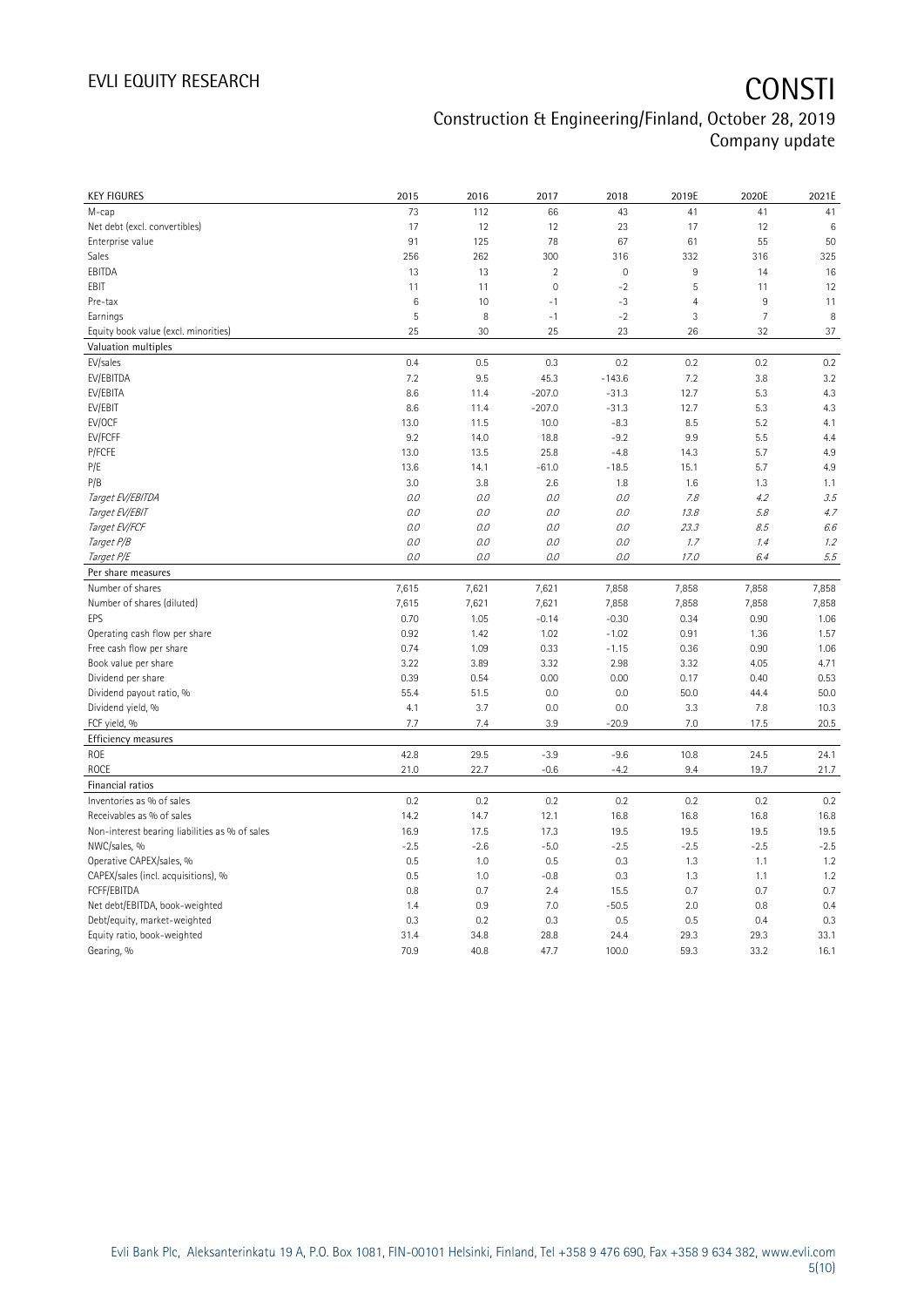COMPANY DESCRIPTION: Consti, listed on the Helsinki stock exchange in 2015, is one of the leading renovation and technical service companies in Finland. Consti has a comprehensive service offering covering technical building services, residential pipeline renovation, renovation contracting, building facade repair and maintenance, and other renovation and technical services for demanding residential and non-residential properties. Consti was established in 2008 to meet the growing need for repair and construction work.

### INVESTMENT CASE:

| <b>OWNERSHIP STRUCTURE</b>                      | <b>SHARES</b> | <b>EURm</b> | 0/0  |
|-------------------------------------------------|---------------|-------------|------|
| Evli Finnish Small Cap Fund                     | 479,200       | 2.473       | 6.1% |
| Ilmarinen Mutual Pension Insurance Company      | 470,958       | 2.430       | 6.0% |
| Danske Invest Finnish Institutional Equity Fund | 425,818       | 2.197       | 5.4% |
| Korkeela Esa Sakari                             | 414,133       | 2.137       | 5.3% |
| Kivi Risto Juhani                               | 377,937       | 1.950       | 4.8% |
| OP-Finland Small Firms Fund                     | 307,977       | 1.589       | 3.9% |
| Kalervo Markku                                  | 298,692       | 1.541       | 3.8% |
| Korkeela Antti Petteri                          | 276,894       | 1.429       | 3.5% |
| Riikantorppa Oy                                 | 241,680       | 1.247       | 3.1% |
| Wipunen varainhallinta Oy                       | 200,000       | 1.032       | 2.5% |
| Ten largest                                     | 3,493,289     | 18.025      | 44%  |
| Residual                                        | 4,364,978     | 22.523      | 56%  |
| Total                                           | 7,858,267     | 40.549      | 100% |

| <b>EARNINGS CALENDAR</b> |                 |
|--------------------------|-----------------|
| February 07, 2020        | FY 2019 Results |
| April 29, 2020           | Q1 report       |
| July 24, 2020            | Q2 report       |
| October 28, 2020         | Q3 report       |
| OTHER EVENTS             |                 |
| April 06, 2020           | AGM             |
|                          |                 |

| COMPANY MISCELLANEOUS |                                             |
|-----------------------|---------------------------------------------|
| CEO: Esa Korkeela     | Hopeatie 2, 6. krs, 00440 Helsinki, Finland |
| CFO: Joni Sorsanen    | Tel: +358 10 288 6000                       |
| IR: Ismo Heikkilä     |                                             |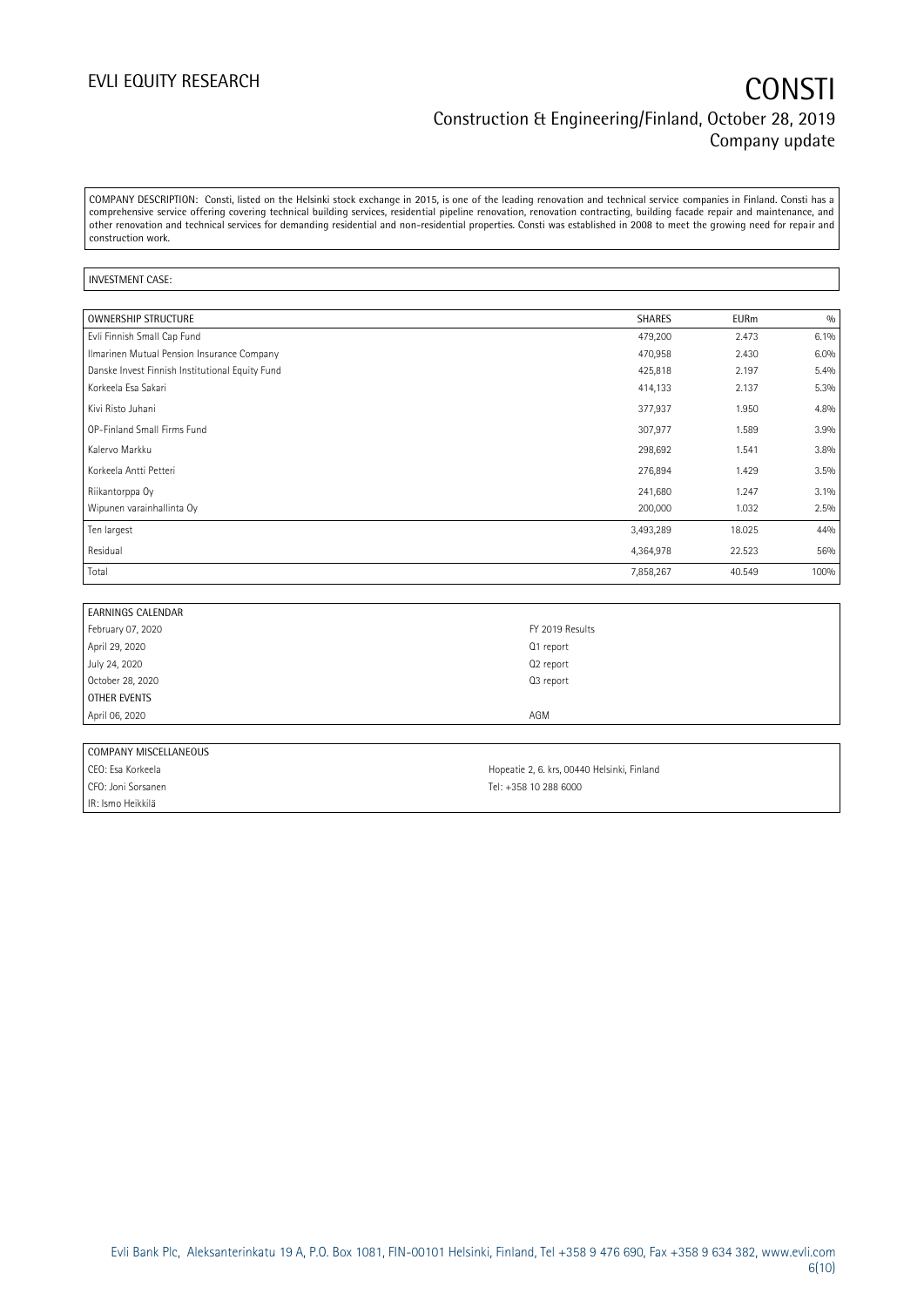DEFINITIONS

| P/E                                                                                                                                 | EPS                                                                                                   |
|-------------------------------------------------------------------------------------------------------------------------------------|-------------------------------------------------------------------------------------------------------|
|                                                                                                                                     |                                                                                                       |
| Price per share<br>Earnings per share                                                                                               | Profit before extraord. items and taxes-income taxes + minority interest                              |
|                                                                                                                                     | Number of shares                                                                                      |
| P/BV                                                                                                                                | <b>DPS</b>                                                                                            |
|                                                                                                                                     |                                                                                                       |
| Price per share                                                                                                                     | Dividend for the financial period per share                                                           |
| Shareholders' equity + taxed provisions per share                                                                                   |                                                                                                       |
|                                                                                                                                     |                                                                                                       |
| Market cap                                                                                                                          | OCF (Operating cash flow)                                                                             |
|                                                                                                                                     |                                                                                                       |
| Price per share * Number of shares                                                                                                  | EBITDA - Net financial items - Taxes - Increase in working                                            |
|                                                                                                                                     | capital - Cash NRIs ± Other adjustments                                                               |
|                                                                                                                                     |                                                                                                       |
| EV (Enterprise value)                                                                                                               | FCF (Free cash flow)                                                                                  |
|                                                                                                                                     |                                                                                                       |
| Market cap + net debt + minority interest at market value $-$                                                                       | Operating cash flow - operative CAPEX - acquisitions + divestments                                    |
| share of associated companies at market value                                                                                       |                                                                                                       |
|                                                                                                                                     |                                                                                                       |
| EV/Sales                                                                                                                            | FCF yield, %                                                                                          |
|                                                                                                                                     |                                                                                                       |
| Enterprise value                                                                                                                    | Free cash flow                                                                                        |
| Sales                                                                                                                               | Market cap                                                                                            |
|                                                                                                                                     |                                                                                                       |
| EV/EBITDA                                                                                                                           | Operative CAPEX/sales                                                                                 |
| Enterprise value                                                                                                                    | Capital expenditure - divestments - acquisitions                                                      |
| Earnings before interest, tax, depreciation and amortization                                                                        | Sales                                                                                                 |
|                                                                                                                                     |                                                                                                       |
| EV/EBIT                                                                                                                             | Net working capital                                                                                   |
|                                                                                                                                     |                                                                                                       |
| Enterprise value                                                                                                                    | Current assets - current liabilities                                                                  |
| Operating profit                                                                                                                    |                                                                                                       |
| Net debt                                                                                                                            | Capital employed/Share                                                                                |
|                                                                                                                                     |                                                                                                       |
| Interest bearing debt - financial assets                                                                                            | Total assets - non-interest bearing debt                                                              |
|                                                                                                                                     | Number of shares                                                                                      |
| Total assets                                                                                                                        | Gearing                                                                                               |
|                                                                                                                                     |                                                                                                       |
| Balance sheet total                                                                                                                 | Net debt                                                                                              |
|                                                                                                                                     | Equity                                                                                                |
|                                                                                                                                     |                                                                                                       |
| Div yield, %                                                                                                                        | Debt/Equity, %                                                                                        |
|                                                                                                                                     |                                                                                                       |
| Dividend per share<br>Price per share                                                                                               | Interest bearing debt                                                                                 |
|                                                                                                                                     | Shareholders' equity + minority interest + taxed provisions                                           |
|                                                                                                                                     |                                                                                                       |
|                                                                                                                                     |                                                                                                       |
| Payout ratio, %                                                                                                                     | Equity ratio, %                                                                                       |
| Total dividends                                                                                                                     |                                                                                                       |
| Earnings before extraordinary items and taxes - income taxes + minority interest                                                    | Shareholders' equity $+$ minority interest $+$ taxed provisions<br>Total assets - interest-free loans |
|                                                                                                                                     |                                                                                                       |
|                                                                                                                                     |                                                                                                       |
| ROCE, %                                                                                                                             | CAGR, %                                                                                               |
|                                                                                                                                     |                                                                                                       |
| Profit before extraordinary items + interest expenses+ other financial costs                                                        | Cumulative annual growth rate = Average growth per year                                               |
| Balance sheet total - non-interest bearing debt (average)                                                                           |                                                                                                       |
| ROE, %                                                                                                                              |                                                                                                       |
|                                                                                                                                     |                                                                                                       |
|                                                                                                                                     |                                                                                                       |
| Profit before extraordinary items and taxes - income taxes<br>Shareholder's equity + minority interest + taxed provisions (average) |                                                                                                       |
|                                                                                                                                     |                                                                                                       |
|                                                                                                                                     |                                                                                                       |
|                                                                                                                                     |                                                                                                       |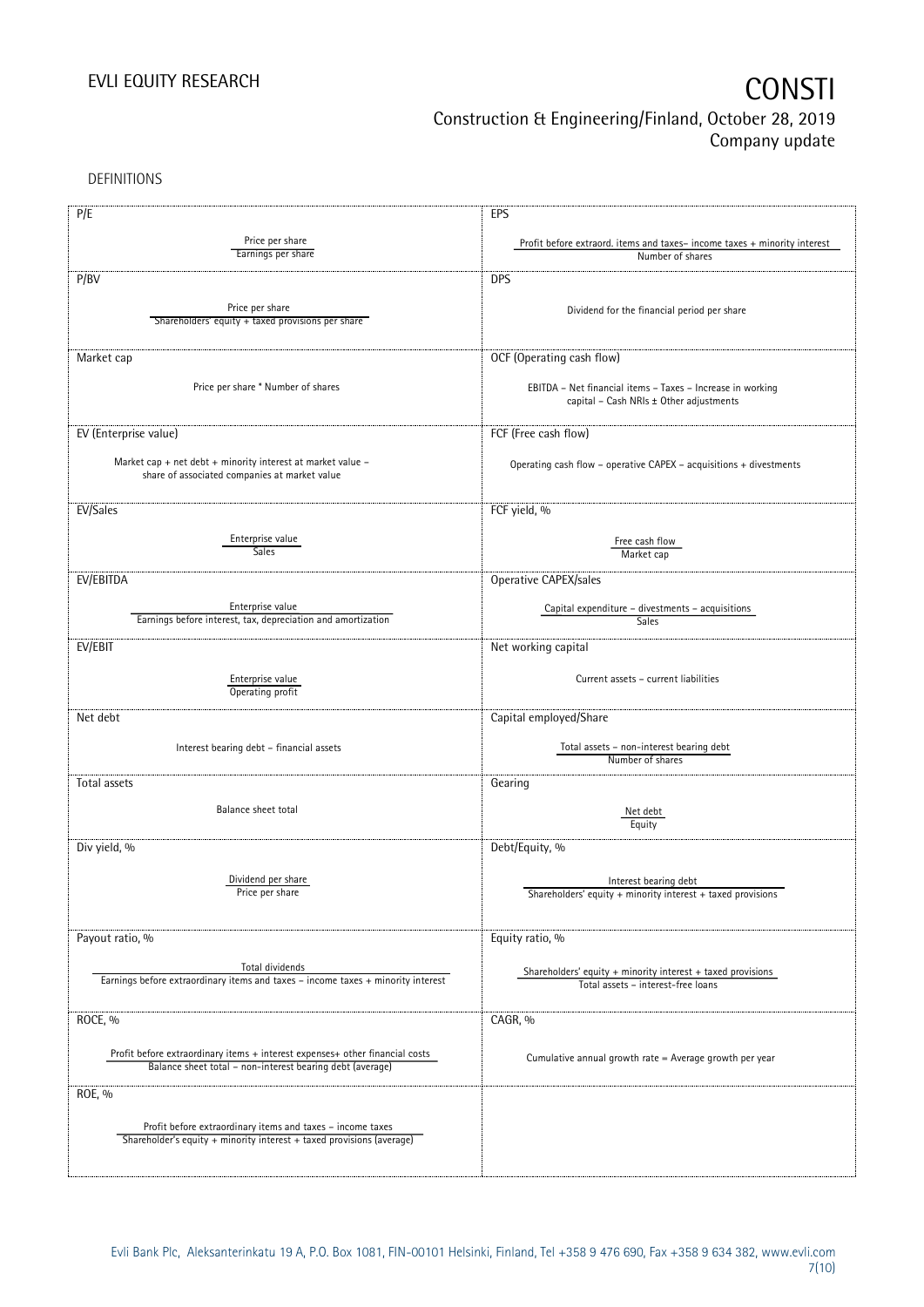### EVLI EQUITY RESEARCH **CONSTITUTE OF A CONSTITUTE OF A CONSTITUTE OF A CONSTITUTE OF A CONSTITUTE OF A CONSTITUTE** Construction & Engineering/Finland, October 28, 2019 Company update

### Important Disclosures

Evli Research Partners Plc ("ERP") uses 12-month target prices. Target prices are defined by utilizing analytical techniques based on financial theory including (but not limited to) discounted cash flow analysis and comparative valuation. The selection of valuation methods depends on different circumstances. Target prices may be altered on the basis of new information coming to light in the underlying company or changes in interest rates, changes in foreign exchange rates, other securities prices or market indices or outlook for the aforementioned factors or other factors that may change the conditions of financial markets. Recommendations and changes by analysts are available at [Analysts' recommendations and ratings revisions](https://research.evli.com/JasperAllModels.action?authParam=key;461&authParam=x;G3rNagWrtf7K&authType=3). Investment recommendations are defined as follows: Target price compared to share price Recommendation < -10 % SELL  $-10 - (+10) %$  HOL<br>  $> 10 %$  $> 10\%$ ERP's investment recommendation of the analyzed company is updated at least 2 timer per year. 60% 53% 50% 39% 40% 30% 20% 8% 10%  $0%$ Hold Sell Buy

The graph above shows the distribution of ERP's recommendations of companies under coverage in 1st of February 2019. If recommendation is not given, it is not mentioned here.

### Name(s) of the analyst(s): Salokivi

This research report has been prepared by Evli Research Partners Plc ("ERP" or "Evli Research"). ERP is a subsidiary of Evli Bank Plc. Production of the investment recommendation has been concluded on 28.10.2019, 9:00. This report has been published on 28.10.2019, 9:30.

None of the analysts contributing to this report, persons under their guardianship or corporations under their control have a position in the shares of the company or related securities.

The date and time for any price of financial instruments mentioned in the recommendation refer to the previous trading day's closing price(s) unless otherwise stated in the report.

Each analyst responsible for the content of this report assures that the expressed views accurately reflect the personal views of each analyst on the covered companies and securities. Each analyst assures that (s)he has not been, nor are or will be, receiving direct or indirect compensation related to the specific recommendations or views contained in this report.

Companies in the Evli Group, affiliates or staff of companies in the Evli Group, may perform services for, solicit business from, hold long or short positions in, or otherwise be interested in the investments (including derivatives) of any company mentioned in the publication or report.

Neither ERP nor any company within the Evli Group have managed or co-managed a public offering of the company's securities during the last 12 months prior to, received compensation for investment banking services from the company during the last 12 months prior to the publication of the research report.

ERP has signed an agreement with the issuer of the financial instruments mentioned in the recommendation, which includes production of research reports. This assignment has a limited economic and financial impact on ERP and/or Evli. Under the assignment ERP performs services including, but not limited to, arranging investor meetings or –events, investor relations communication advisory and production of research material.

ERP or another company within the Evli Group does not have an agreement with the company to perform market making or liquidity providing services.

For the prevention and avoidance of conflicts of interests with respect to this report, there is an information barrier (Chinese wall) between Investment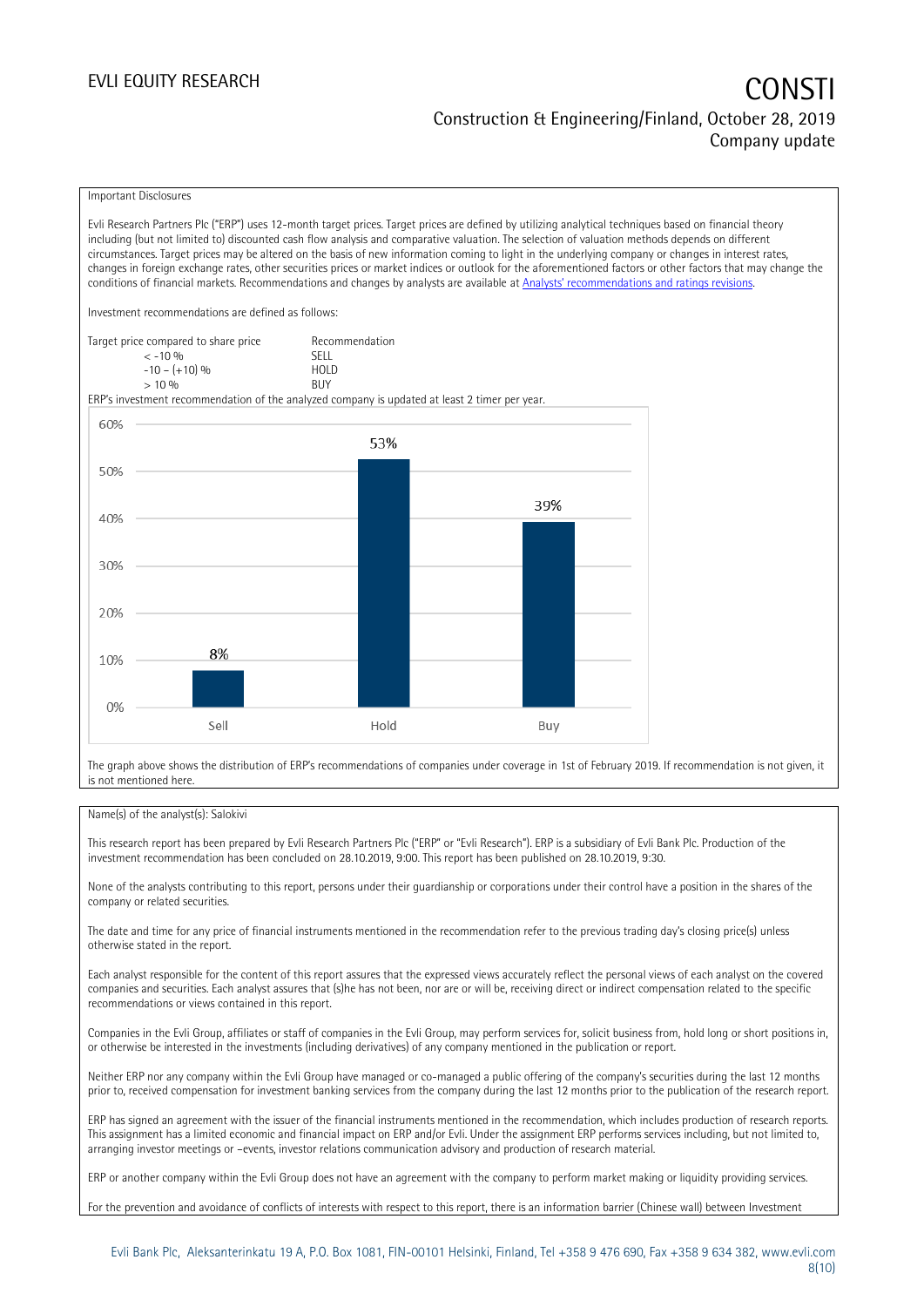### EVLI EQUITY RESEARCH **CONSTITUTE OF A CONSTITUTE OF A CONSTITUTE OF A CONSTITUTE OF A CONSTITUTE OF A CONSTITUTE** Construction & Engineering/Finland, October 28, 2019 Company update

Research and Corporate Finance units concerning unpublished investment banking services to the company. The remuneration of the analyst(s) is not tied directly or indirectly to investment banking transactions or other services performed by Evli Bank Plc or any company within Evli Group.

This report has been disclosed to the company prior to its dissemination. The company has not made any amendments to its contents. Selected portions of the report were provided to the company for fact checking purposes only.

This report is provided and intended for informational purposes only and may not be used or considered under any circumstances as an offer to sell or buy any securities or as advice to trade any securities.

This report is based on sources ERP considers to be correct and reliable. The sources include information providers Reuters and Bloomberg, stock-exchange releases from the companies and other company news, Statistics Finland and articles in newspapers and magazines. However, ERP does not guarantee the materialization, correctness, accuracy or completeness of the information, opinions, estimates or forecasts expressed or implied in the report. In addition, circumstantial changes may have an influence on opinions and estimates presented in this report. The opinions and estimates presented are valid at the moment of their publication and they can be changed without a separate announcement. Neither ERP nor any company within the Evli Group are responsible for amending, correcting or updating any information, opinions or estimates contained in this report. Neither ERP nor any company within the Evli Group will compensate any direct or consequential loss caused by or derived from the use of the information represented in this publication.

All information published in this report is for the original recipient's private and internal use only. ERP reserves all rights to the report. No part of this publication may be reproduced or transmitted in any form or by any means, electronic, mechanical, photocopying, recording or otherwise, or stored in any retrieval system of any nature, without the written permission of ERP.

This report or its copy may not be published or distributed in Australia, Canada, Hong Kong, Japan, New Zealand, Singapore or South Africa. The publication or distribution of this report in certain other jurisdictions may also be restricted by law. Persons into whose possession this report comes are required to inform themselves about and to observe any such restrictions.

Evli Bank Plc is not registered as a broker-dealer with the U. S. Securities and Exchange Commission ("SEC"), and it and its analysts are not subject to SEC rules on securities analysts' certification as to the currency of their views reflected in the research report. Evli Bank is not a member of the Financial Industry Regulatory Authority ("FINRA"). It and its securities analysts are not subject to FINRA's rules on Communications with the Public and Research Analysts and Research Reports and the attendant requirements for fairness, balance and disclosure of potential conflicts of interest. This research report is only being offered in U.S. by Auerbach Grayson & Company, LLC (Auerbach Grayson) to Major U.S. Institutional Investors and is not available to, and should not be used by, any U.S. person or entity that is not a Major U.S. Institutional Investor. Auerbach Grayson is a broker-dealer registered with the U.S. Securities and Exchange Commission and is a member of the FINRA. U.S. entities seeking more information about any of the issuers or securities discussed in this report should contact Auerbach Grayson. The securities of non-U.S. issuers may not be registered with or subject to SEC reporting and other requirements.

ERP is not a supervised entity but its parent company Evli Bank Plc is supervised by the Finnish Financial Supervision Authority.